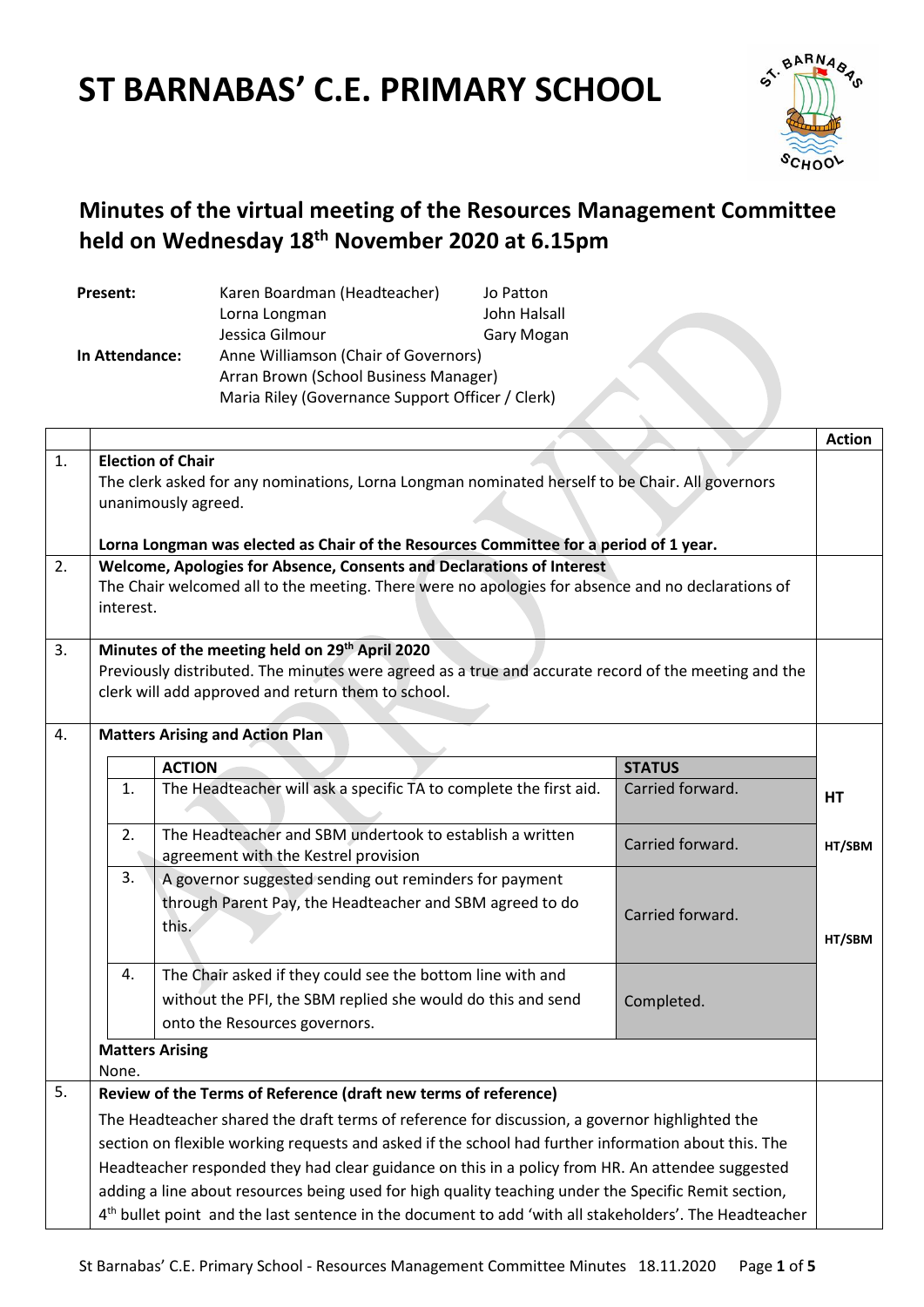|    | agreed and added the terms of reference for this committee still included addressing PR for the                                                                                                                                                                                                                                                                                                                                                                                                                                                                                                                                                                                                                                                                                                                                                                                                                                                                                                                                                                                                                                                                                                                                                                                                                                                                                                                                                                                                                                                                        |                  |
|----|------------------------------------------------------------------------------------------------------------------------------------------------------------------------------------------------------------------------------------------------------------------------------------------------------------------------------------------------------------------------------------------------------------------------------------------------------------------------------------------------------------------------------------------------------------------------------------------------------------------------------------------------------------------------------------------------------------------------------------------------------------------------------------------------------------------------------------------------------------------------------------------------------------------------------------------------------------------------------------------------------------------------------------------------------------------------------------------------------------------------------------------------------------------------------------------------------------------------------------------------------------------------------------------------------------------------------------------------------------------------------------------------------------------------------------------------------------------------------------------------------------------------------------------------------------------------|------------------|
|    | school.                                                                                                                                                                                                                                                                                                                                                                                                                                                                                                                                                                                                                                                                                                                                                                                                                                                                                                                                                                                                                                                                                                                                                                                                                                                                                                                                                                                                                                                                                                                                                                |                  |
|    | Take to the December FGB for approval.                                                                                                                                                                                                                                                                                                                                                                                                                                                                                                                                                                                                                                                                                                                                                                                                                                                                                                                                                                                                                                                                                                                                                                                                                                                                                                                                                                                                                                                                                                                                 | Agenda           |
| 6. | <b>Risk Register</b><br>The Chair highlighted monetary values, potential losses such as infant class sizes and deadlines<br>against the actions needed to be added to the risk register. An attendee suggested each committee<br>could feedback at the FGBs with their thoughts regarding the actions. The Headteacher added some<br>of the points on the risk register would already be discussed. The Chair suggested adding time limits<br>on the Resources actions, the Headteacher agreed to add the dates.<br>A governor challenged how the governors and staff would know when a risk had been covered, the<br>Headteacher responded through a mixture of different monitoring like the YSAB, Ofsted etc. The risk<br>register was a summary and other documents gave more detail. An attendee suggested referencing<br>where governors could find more information on the register, the Headteacher agreed and will add<br>these. A governor noted progressively the sections should diminish on the register.                                                                                                                                                                                                                                                                                                                                                                                                                                                                                                                                                 | HT<br>HT         |
| 7. | <b>Finance</b>                                                                                                                                                                                                                                                                                                                                                                                                                                                                                                                                                                                                                                                                                                                                                                                                                                                                                                                                                                                                                                                                                                                                                                                                                                                                                                                                                                                                                                                                                                                                                         |                  |
|    | The Chair informed the governors the Steering Committee would review the budget reports and send<br>out a one page finance update. The Chair reported the deficit was £16,751 and in April they had<br>reviewed the revenue, income and expenditure combined which meant that the school would be able<br>to absorb the deficit with the £2,000 surplus this year and the £18,000 next year. In year there they<br>were looking at a £2,000 surplus however the pupil numbers were down which could mean a £30,000<br>loss in pupil numbers income. The Chair added ideally they needed a summary of the figures in<br>meetings and they may need to make some difficult decisions next year.<br>The SBM reported there had not been much change to the budget since April due to the school being<br>partially closed some of the time. The SBM added he would create a model of what the school budget<br>would look like with 130 pupils and send out to resources governors, but it could mean looking at<br>redundancies next year. The SBM reported they might receive extra funding for infant class sizes<br>under 30, however this was not guaranteed due to the impact of Covid. The Chair suggested the SBM<br>separate out the supply costs due to Covid, Headteacher absence cost and staff absence costs.<br>The SBM informed the governors this year was positive financially largely due to the PFI, which meant<br>that due to having windows open for ventilation the heating bill would be higher which CYC and<br>Sewell's would pay half towards. | LL<br><b>SBM</b> |
|    | The Headteacher highlighted the first part of the catch up money at £80 per pupil was allocated on                                                                                                                                                                                                                                                                                                                                                                                                                                                                                                                                                                                                                                                                                                                                                                                                                                                                                                                                                                                                                                                                                                                                                                                                                                                                                                                                                                                                                                                                     |                  |
|    | the October 2019 census and the second part on the October 2020 census. They were assessing how<br>best to spend the money and who needed the support. They could provide extra hours for existing<br>staff to carry out interventions or they could hire tutors in a Government scheme whereby the<br>Government paid 75% of the money.                                                                                                                                                                                                                                                                                                                                                                                                                                                                                                                                                                                                                                                                                                                                                                                                                                                                                                                                                                                                                                                                                                                                                                                                                               |                  |
|    | The Chair pointed out the service level agreement for IT looked high and perhaps this needed further<br>discussion in the Steering Committee. The Headteacher agreed this needed reviewing to see where<br>they could make a difference in outgoings.                                                                                                                                                                                                                                                                                                                                                                                                                                                                                                                                                                                                                                                                                                                                                                                                                                                                                                                                                                                                                                                                                                                                                                                                                                                                                                                  |                  |
|    | <b>SFVS</b>                                                                                                                                                                                                                                                                                                                                                                                                                                                                                                                                                                                                                                                                                                                                                                                                                                                                                                                                                                                                                                                                                                                                                                                                                                                                                                                                                                                                                                                                                                                                                            |                  |
|    | The Headteacher, SBM and Chair of Resources agreed to meet separately to answers the governor<br>questions on the SFVS and feedback to governors. The Chair highlighted the combined reading,<br>writing and maths progress was below average and would the tutoring raise this, and the<br>Headteacher replied hopefully the catch up interventions would.                                                                                                                                                                                                                                                                                                                                                                                                                                                                                                                                                                                                                                                                                                                                                                                                                                                                                                                                                                                                                                                                                                                                                                                                            | HT&<br>SBM&<br>ш |
| 8. | <b>Premises Update</b>                                                                                                                                                                                                                                                                                                                                                                                                                                                                                                                                                                                                                                                                                                                                                                                                                                                                                                                                                                                                                                                                                                                                                                                                                                                                                                                                                                                                                                                                                                                                                 |                  |
|    | Covid Risk Assessment updated 9th November 2020                                                                                                                                                                                                                                                                                                                                                                                                                                                                                                                                                                                                                                                                                                                                                                                                                                                                                                                                                                                                                                                                                                                                                                                                                                                                                                                                                                                                                                                                                                                        |                  |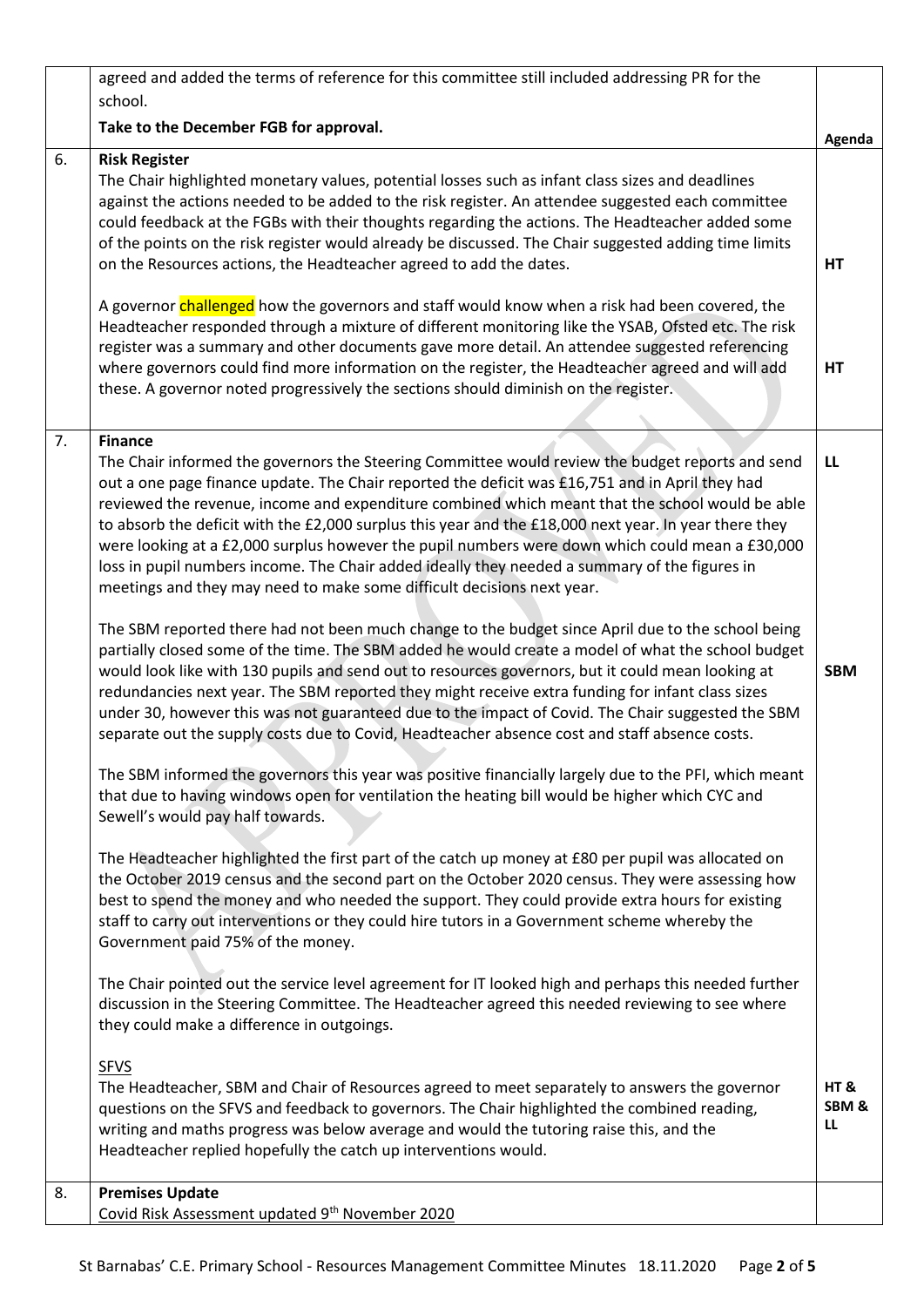|     | The Headteacher explained the black writing was the DfE guidance and the coloured writing showed                                                                                                      |  |
|-----|-------------------------------------------------------------------------------------------------------------------------------------------------------------------------------------------------------|--|
|     | how the school were implementing the guidance and the brown writing were the changes. The                                                                                                             |  |
|     | assessment was reviewed regularly and parents gave feedback on any issues. She added school was                                                                                                       |  |
|     | running smoothly, an attendee asked if any of the staff or children were clinically extremely                                                                                                         |  |
|     | vulnerable, the Headteacher replied some were clinically vulnerable only. An attendee queried if                                                                                                      |  |
|     | there were any clubs running, The Headteacher responded it was still a grey area but they had set up                                                                                                  |  |
|     | one club for ten children all from the same bubble.                                                                                                                                                   |  |
|     |                                                                                                                                                                                                       |  |
|     | Health & Safety (NYCC H&S Inspection Report)                                                                                                                                                          |  |
|     | The SBM explained an inspector from North Yorkshire Health & Safety had evaluated what was                                                                                                            |  |
|     | needed moving forward in school and any risk assessments that needed reviewing annually. He added                                                                                                     |  |
|     | there were no major actions to complete. The Chair queried if the school had an allergens policy, the                                                                                                 |  |
|     | SBM replied they needed a specific one as it was covered in another policy at the moment. The Chair                                                                                                   |  |
|     |                                                                                                                                                                                                       |  |
|     | questioned if fire warden training had happened, the Headteacher responded they had needed to                                                                                                         |  |
|     | rearrange this.                                                                                                                                                                                       |  |
|     |                                                                                                                                                                                                       |  |
|     | Sewell (including cleaning and catering)                                                                                                                                                              |  |
|     | The Headteacher informed the governors Sewell had been supportive throughout and they had their                                                                                                       |  |
|     | usual meeting in September. The school had provide food for self-isolating children and a member of                                                                                                   |  |
|     | staff was delivery these.                                                                                                                                                                             |  |
|     |                                                                                                                                                                                                       |  |
|     | 7.20pm - Anne Williamson left the meeting.                                                                                                                                                            |  |
|     |                                                                                                                                                                                                       |  |
| 9.  | <b>Policies for Review</b>                                                                                                                                                                            |  |
|     | Appraisal Policy - Approved.                                                                                                                                                                          |  |
|     |                                                                                                                                                                                                       |  |
|     | Capability Policy - Approved.                                                                                                                                                                         |  |
|     | Recruitment and Selection Policy - Approved.                                                                                                                                                          |  |
|     |                                                                                                                                                                                                       |  |
|     | Budget Management Policy - The Headteacher questioned if the two senior teachers should be added                                                                                                      |  |
|     | with the same authority as the Headteacher and if the appropriate amount was in place, the                                                                                                            |  |
|     | governors agreed. Approved.                                                                                                                                                                           |  |
|     |                                                                                                                                                                                                       |  |
|     | Scheme of Delegation - Approved and would be signed by the Chair.                                                                                                                                     |  |
|     |                                                                                                                                                                                                       |  |
|     |                                                                                                                                                                                                       |  |
| 10. | <b>Staffing (including absence and wellbeing)</b>                                                                                                                                                     |  |
|     | The Headteacher highlighted the graph showed there had not been much Covid related absence                                                                                                            |  |
|     | however they could be more moving forward and most of the staff absence had been support staff                                                                                                        |  |
|     | due to Covid tests or self-isolation. The Headteacher reported they had not covered support staff                                                                                                     |  |
|     | absences with supply where possible and staff in school had covered the majority. There had not                                                                                                       |  |
|     | been many class teachers off but they did have one off now for two weeks which required supply. The                                                                                                   |  |
|     | Chair noted they had been lucky to have supply teachers to come into school and the Headteacher                                                                                                       |  |
|     | was doing an amazing job. The Headteacher added the staff had all pulled together to help and it had                                                                                                  |  |
|     | been a team effort.                                                                                                                                                                                   |  |
|     |                                                                                                                                                                                                       |  |
|     | Wellbeing                                                                                                                                                                                             |  |
|     | The Chair queried if the staff's wellbeing was being impacted, the Headteacher responded yes the                                                                                                      |  |
|     | staff's wellbeing was being impacted and the governors needed to be aware of this. The KS1 staff                                                                                                      |  |
|     | were cleaning resources everyday which took time. The Headteacher added they were all mindful                                                                                                         |  |
|     | that the school was Requires Improvement also and Ofsted could visit from January 2021. All staff                                                                                                     |  |
|     |                                                                                                                                                                                                       |  |
|     |                                                                                                                                                                                                       |  |
|     | were being positive and enthusiastic but governors checking in on staff with supportive messages                                                                                                      |  |
|     | would be good. The Chair asked the Headteacher to pass on the governor's huge gratitude and thanks                                                                                                    |  |
|     | in this difficult time and asked if there was anything further they could do. The Headteacher<br>responded they had set money aside for staff to take a half day for wellbeing time and the staff did |  |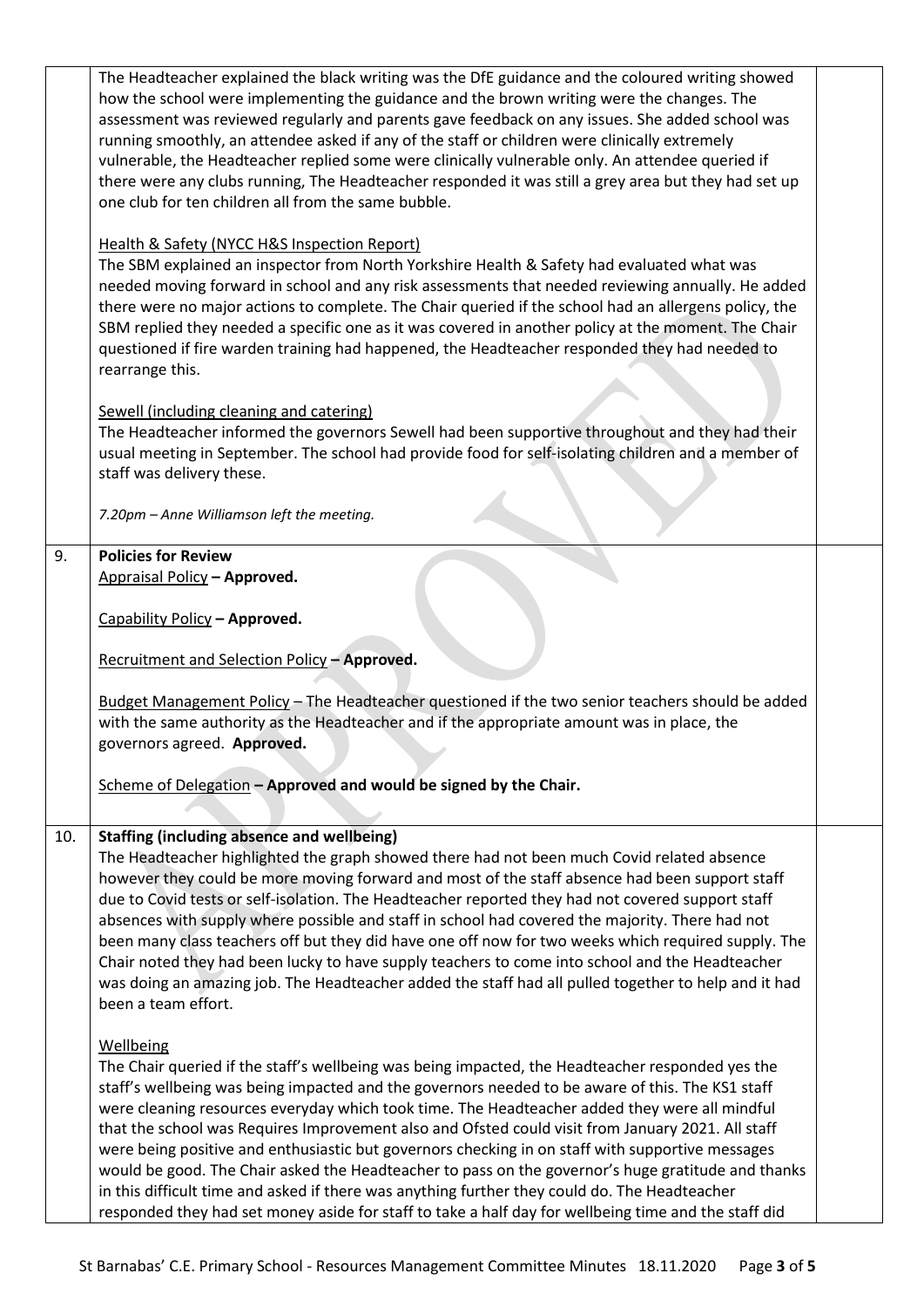|     | not contribute towards tea/coffee, this would be covered by school, which helped in a small way.                                                                                                                                                                                                                                                                                                                                                                                                                                                                                                                                                                                                                                                                                                                                                                                                                                                                                                                                                                                                                                                                                                                                                                                                                                   |              |
|-----|------------------------------------------------------------------------------------------------------------------------------------------------------------------------------------------------------------------------------------------------------------------------------------------------------------------------------------------------------------------------------------------------------------------------------------------------------------------------------------------------------------------------------------------------------------------------------------------------------------------------------------------------------------------------------------------------------------------------------------------------------------------------------------------------------------------------------------------------------------------------------------------------------------------------------------------------------------------------------------------------------------------------------------------------------------------------------------------------------------------------------------------------------------------------------------------------------------------------------------------------------------------------------------------------------------------------------------|--------------|
| 11. | PR and Raising the Profile of the School<br>The Headteacher explained they had worked on updating all of their IT equipment and<br>communicating with parents but they now needed to promote the schools' achievements more<br>widely. They had appointed a member of the administrative team to upload celebration photos to the<br>school website and discussed how, through the YSAB plan, the Pathfinder teaching school could help<br>them promote the school. The Chair suggested a video of a typical day in school might be helpful, the<br>Headteacher agreed and added they did have a video on the website but it needed updating.<br>A governor suggested hiring out the hall space could promote the school as more parents would then<br>visit and see the school. The Headteacher added York Theatre Royal were hiring the hall for their<br>travelling pantomime and this would promote the school. They were also taking part in the Shoebox<br>appeal which they could try to get an article in The York Press with. The Chair suggested interacting<br>with the Church Christmas service too, the Headteacher replied they wouldn't be able to have the<br>usual nativity and carol service this year but each class would be videoing part of the nativity story<br>which would be put together into one film. |              |
| 12. | <b>Any Other Business</b><br>None.                                                                                                                                                                                                                                                                                                                                                                                                                                                                                                                                                                                                                                                                                                                                                                                                                                                                                                                                                                                                                                                                                                                                                                                                                                                                                                 |              |
| 13. | Date and time of next meetings:<br>Wednesday 3rd March 2021 at 6.15pm.<br>The governors discussed the planned date would need to be brought forward to review the budget.<br>The clerk will send out suggested dates to move it to February 2021, but will leave the 3rd March date<br>in reserve in case both meetings were needed.                                                                                                                                                                                                                                                                                                                                                                                                                                                                                                                                                                                                                                                                                                                                                                                                                                                                                                                                                                                               | <b>Clerk</b> |

The meeting closed at 7.55pm

Lorna Longman (Chair) Date

**Approved 10/02/2021**